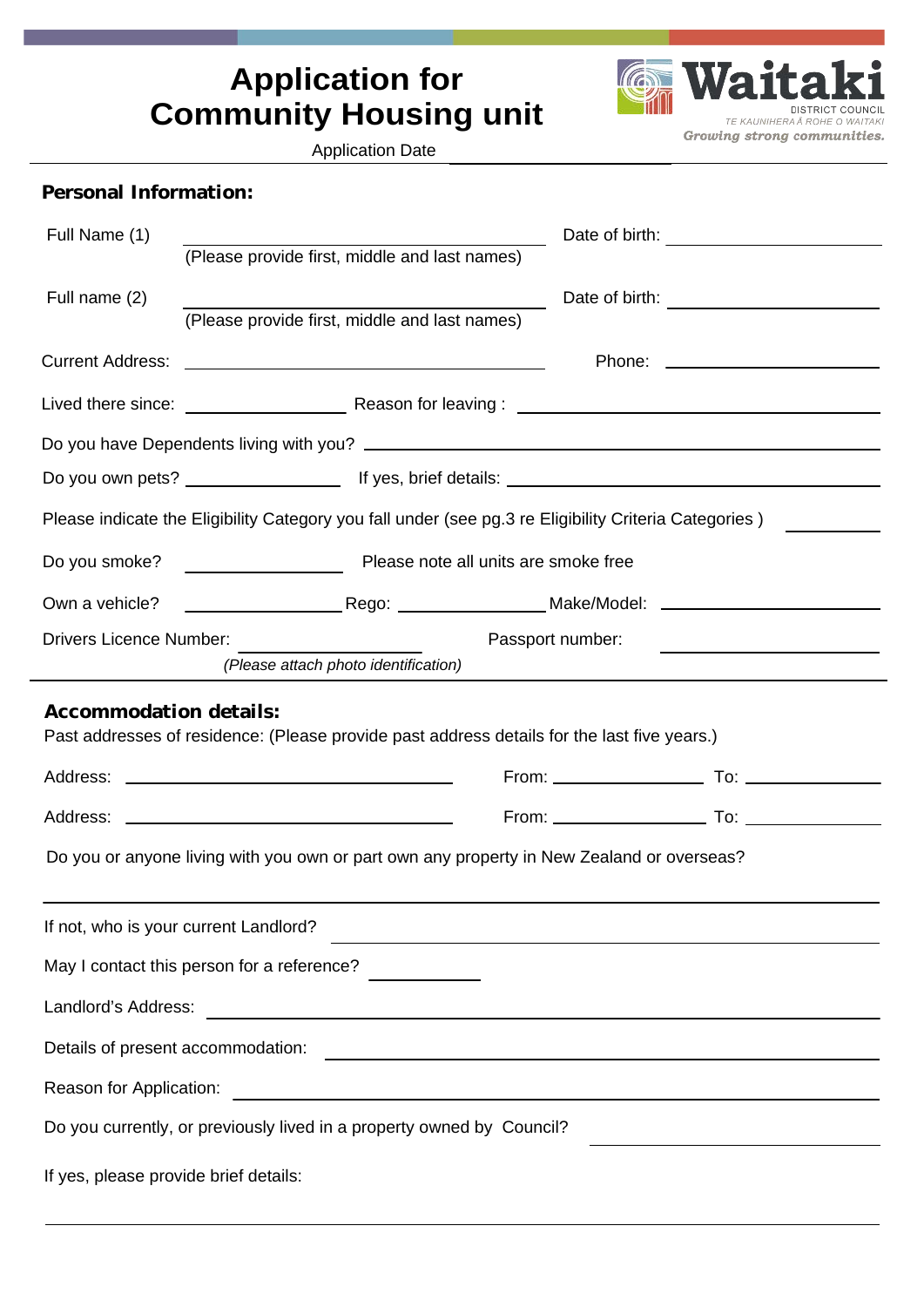### **References**

Please provide two written references. Referees can be a friend, co-worker, your employer or someone who knows you well.One of your referees should be able to provide a reference about your creditworthiness. If you have already provided your current landlord's details, only one additional referee is needed. Please let these people know I may be contacting them for a reference

| Reference 1: | Phone: | Email: |  |
|--------------|--------|--------|--|
| Reference 2: | Phone: | Email: |  |

### *I authorise the Landlord/Property Manager to:*

Collect relevant Criminal Record Check and Credit Report checks if I am selected as a preferred Tenant

Please sign to authorise -

## **Privacy Act – Disclosure and Consent**

The information that you have supplied is being collected and will be held by Waitaki District Council of 20 Thames Street, Oamaru. The information is being collected for the sole purpose of allowing your application to Waitaki District Council for housing to be assessed and progressed and will be disposed of after 2 years if unsuccessful.

You are not obliged to provide all the information requested above but the more information provided will assist in progressing your application into a preferred tenant. Under the Privacy Act 2020, you have the right to ask for a copy of all information held about you, and have the right to request the correction of any incorrect information.

| <b>General Practitioner</b>                                                                                                                                                                                                                           |        |                                                                                                                |  |  |  |
|-------------------------------------------------------------------------------------------------------------------------------------------------------------------------------------------------------------------------------------------------------|--------|----------------------------------------------------------------------------------------------------------------|--|--|--|
| Doctors Name:<br><u> 1990 - Jan Stein Stein Stein Stein Stein Stein Stein Stein Stein Stein Stein Stein Stein Stein Stein Stein Stein Stein Stein Stein Stein Stein Stein Stein Stein Stein Stein Stein Stein Stein Stein Stein Stein Stein Stein</u> | Phone: | Practice: <u>_______________________</u>                                                                       |  |  |  |
| Do you receive/require any assistance from a support agency?                                                                                                                                                                                          |        |                                                                                                                |  |  |  |
|                                                                                                                                                                                                                                                       |        |                                                                                                                |  |  |  |
| If yes, brief details:                                                                                                                                                                                                                                |        |                                                                                                                |  |  |  |
|                                                                                                                                                                                                                                                       |        |                                                                                                                |  |  |  |
| Next of Kin                                                                                                                                                                                                                                           |        |                                                                                                                |  |  |  |
|                                                                                                                                                                                                                                                       |        |                                                                                                                |  |  |  |
| Name:                                                                                                                                                                                                                                                 |        |                                                                                                                |  |  |  |
| Address:                                                                                                                                                                                                                                              |        | Email: University of the University of the University of the University of the University of the University of |  |  |  |